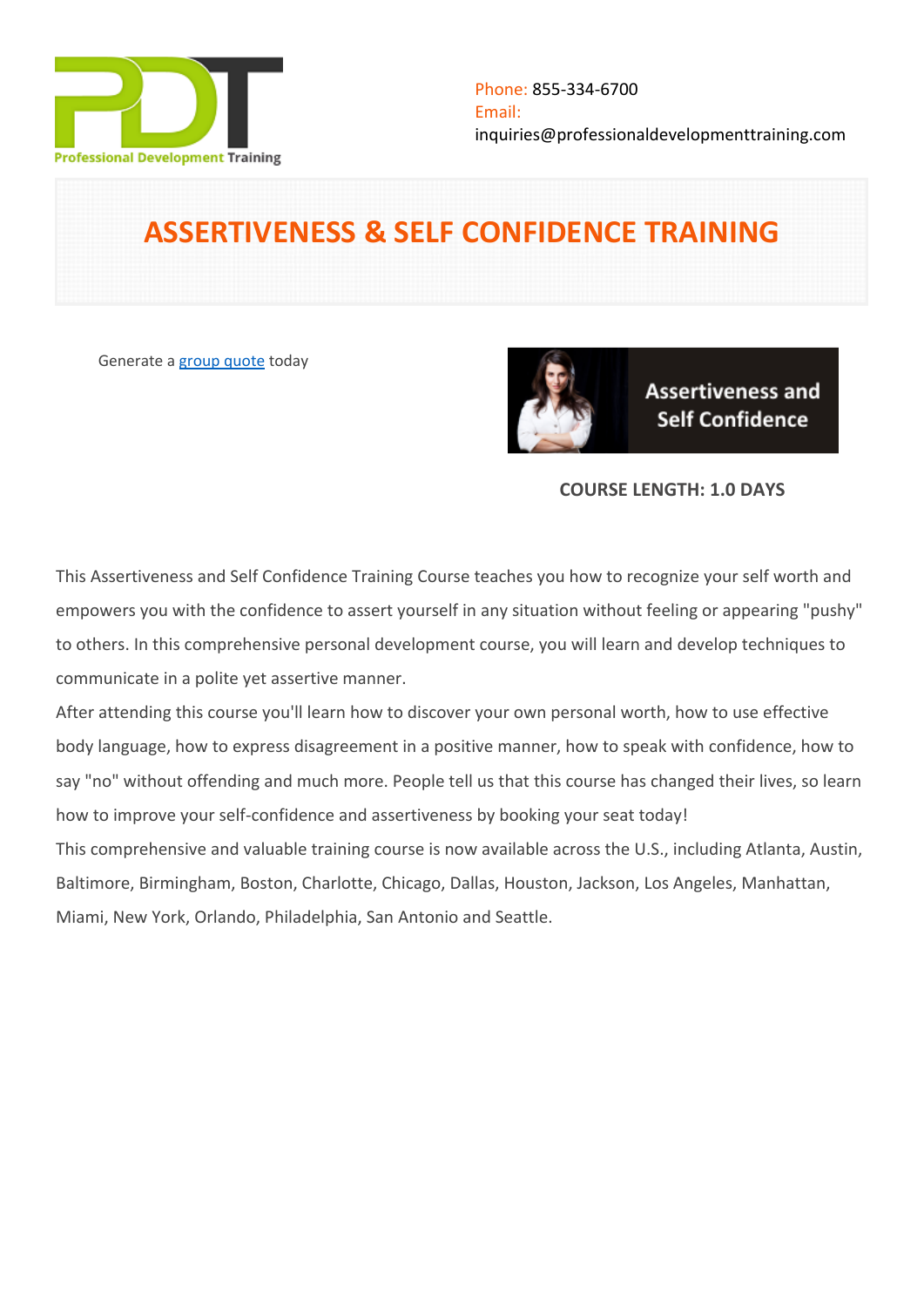## **ASSERTIVENESS & SELF CONFIDENCE TRAINING COURSE OUTLINE**

#### **FOREWORD**

Self-confidence and assertiveness are two behaviors that are crucial for success in life. If you don't feel worthy, and/or you don't know how to express your self-worth when communicating with others, life can be very painful.

This **Assertiveness and Self Confidence Training** program will provide participants with an understanding of what assertiveness and self confidence each mean (in general and to them personally) and how to develop those feelings in their day-to-day lives.

#### **OUTCOMES**

#### **By the end of this training course, participants will:**

- Understand what it means to be assertive and self-confident
- Learn that it's okay to speak up and to stand up for what they believe
- Develop techniques to confidently express opinions & needs
- Learn to say no without being rude or seemingly disinterested
- Recognize that they are important and that their opinions are valid and worth of consideration
- Learn to identify & eliminate negative thinking and self talk
- Master effective communication
- Learn to set achievable goals in line with personal values
- Learn how to "feel the part", "look the part", "sound the part" and "become the part"
- Learn strategies for dealing with difficult behaviors in other people

#### **MODULES**

#### **Lesson 1: Me, We – Making Your Mark**

- Understanding Self-Confidence
- Understanding Me
- Understanding Others
- Reflection

# **Lesson 3: Communicating With Confidence**

- What you say
- How you say it
- Listening
- Reflection

## **Lesson 2: How We Behave – Thoughts And Responses**

- The good, the bad and the ugly
- Doubt
- Realistic Concern and Doubt
- Projecting Self Confidence
- Reflection

# **Lesson 4: Self Confidence – Building It And Rebuilding It**

- **•** Building on your Strengths
- Confidence Spoilers
- $\bullet$  Building Confidence four areas of focus
- Workplace Challenges to Self Confidence